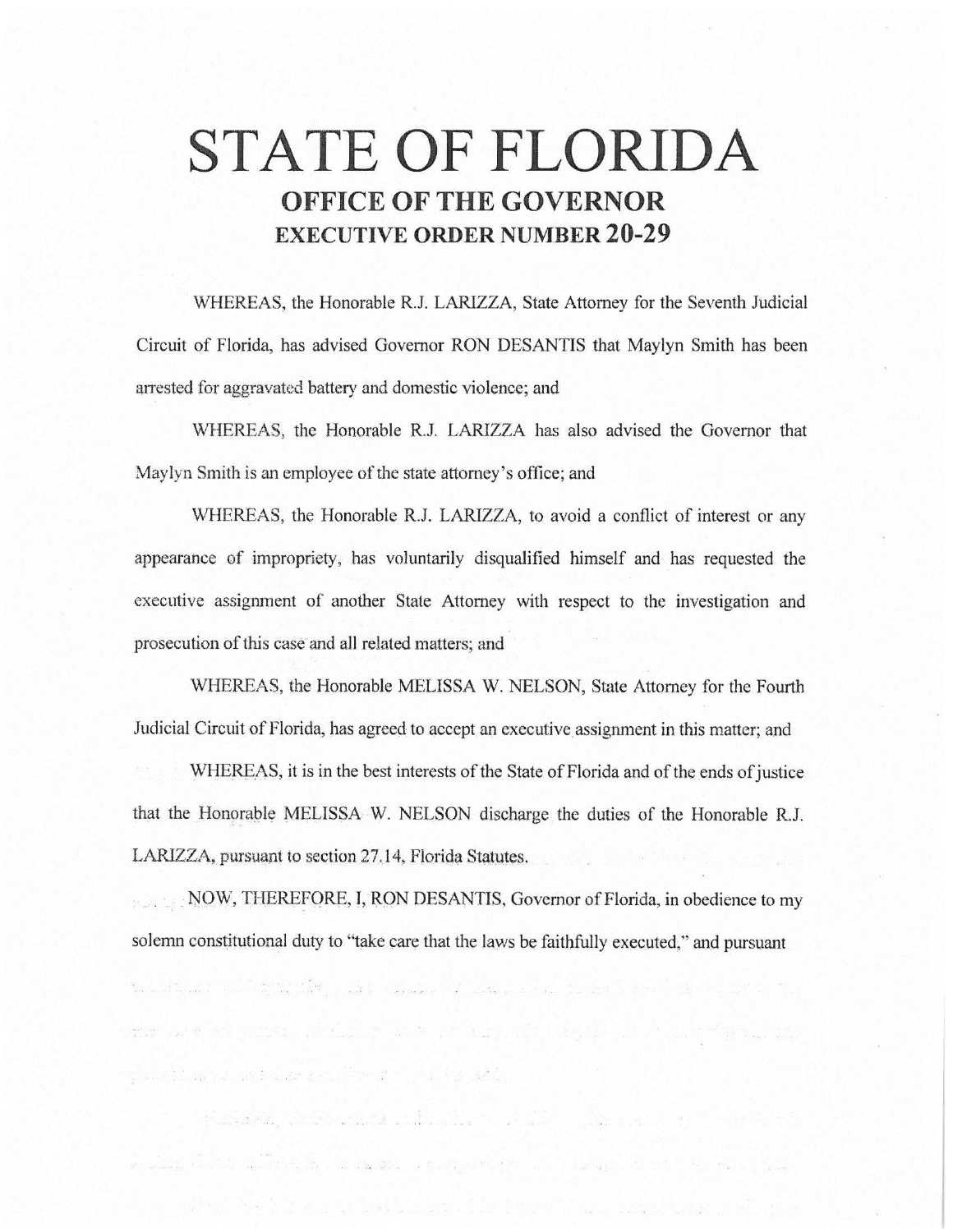to the Constitution and laws of the State of Florida, issue the following Executive Order, effective immediately:

#### Section 1.

The Honorable MELISSA W. NELSON, State Attorney for the Fourth Judicial Circuit of Florida, referred to as the "Assigned State Attorney," is assigned to discharge the duties of the Honorable R.J. LARIZZA, State Attorney for the Seventh Judicial Circuit of Florida, as they relate to the investigation, prosecution, and all matters related to Maylyn Smith.

### Section 2.

The Assigned State Attorney or one or more Assistant State Attorneys and Investigators, who have been designated by the Assigned State Attorney, shall proceed immediately to the Seventh Judicial Circuit of Florida, and are vested with the authority to perform the duties prescribed herein.

## Section 3.

All residents of the Seventh Judicial Circuit are requested, and all public officials are directed, to cooperate and render whatever assistance is necessary to the Assigned State Attorney, so that justice may be served.

### Section 4.

The period of this Executive Assignment shall be for one (I) year, to and including February 11, 2021. The contract of the contract of the contract of the contract of the contract of the contract of the contract of the contract of the contract of the contract of the contract of the contract of the contrac

a in the second control of the second control of the second control of the second second control of the second

r 1915, April 2011 i Syldwig Constant Activity of Maria Andre